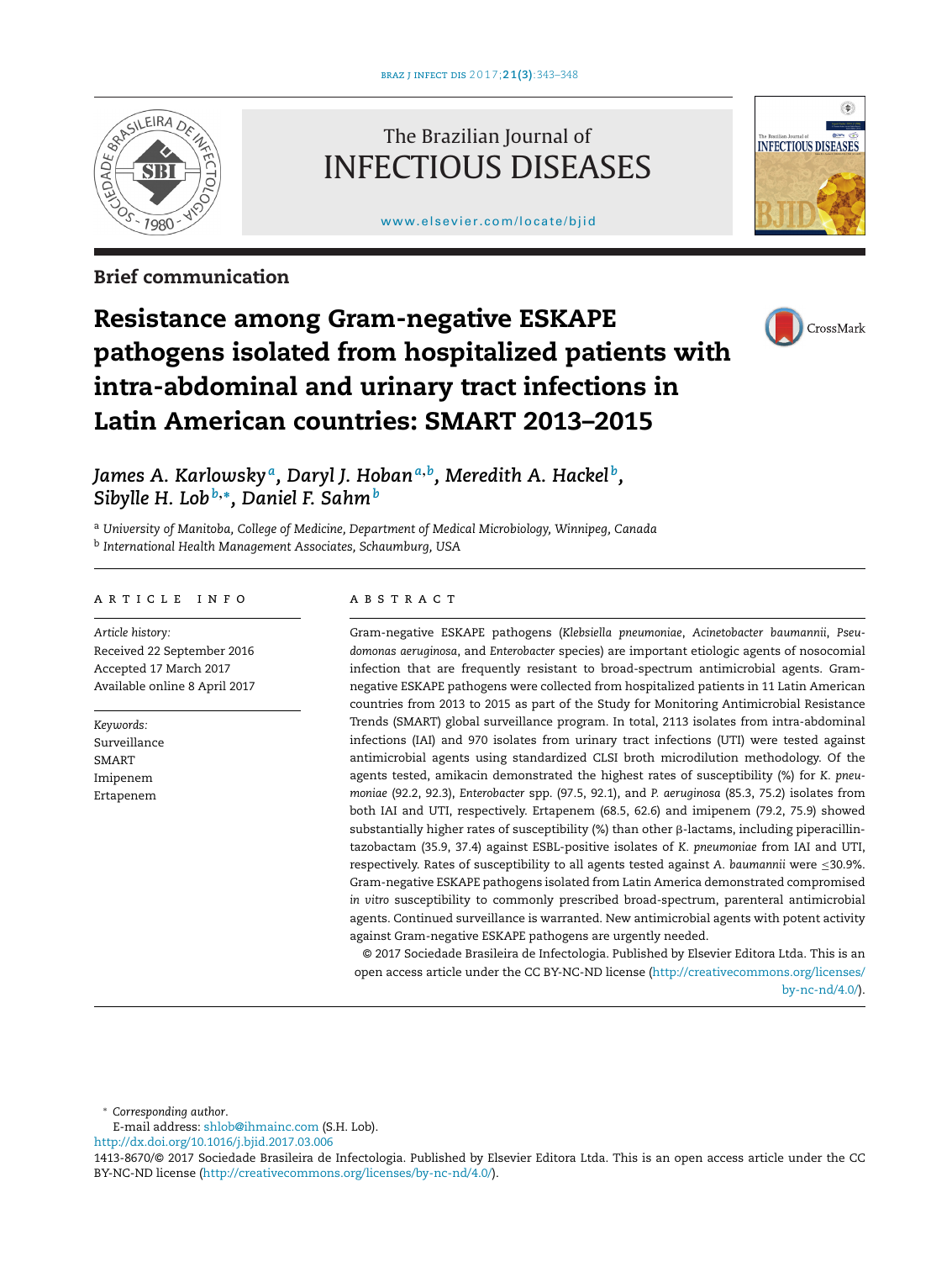The importance of ESKAPE pathogens (*Enterococcus faecium*, *Staphylococcus aureus*, *Klebsiella pneumoniae*, *Acinetobacter baumannii*, *Pseudomonas aeruginosa*, and *Enterobacter* species) to the establishment and promotion of antimicrobial resistance in hospitalized patients was first recognized in a 2008 publication by Rice. $1$  The morbidity and mortality associated with Gram-negative ESKAPE pathogens is particularly concerning as new antimicrobial agents, with spectra of activity that reliably encompass multidrug-resistant and panresistant Gram-negative isolates, have not appeared in as timely a manner as hoped $2$  and nosocomial infections remain a constant concern for patient health, particularly for critically ill inpatients as well as for patients requiring placement of invasive devices or surgical procedures. ESKAPE pathogens frequently present clinicians with serious therapeutic dilemmas because of their complex resistance profiles. $1,3$  Given that ESKAPE pathogens account for a majority of the antimicrobial resistance encountered in the nosocomial setting, $1,3$  surveillance describing the resistance profiles of these organisms provides an important gauge of regional antimicrobial resistance present in hospitalized patients.

To date, limited data have been published describing the *in vitro* antimicrobial susceptibility profiles of Gram-negative ESKAPE pathogens isolated from patients under care at hospitals in Latin American countries. The current study intended to provide a current overview of the susceptibility of Gramnegative ESKAPE pathogens (*K. pneumoniae*, *Enterobacter* spp., *P. aeruginosa*, and *A. baumannii*) isolated from patients with intra-abdominal infections (IAI) and urinary tract infections (UTI) in 11 Latin American countries from 2013 to 2015 using isolates collected as part of The Study for Monitoring Antimicrobial Resistance Trends (SMART) global surveillance program.[4](#page-5-0)

Specific isolate collection protocols for the SMART program have been previously described.<sup>4</sup> The SMART program collected 8462 isolates of Gram-negative bacilli from hospitalized patients with IAI (*n* = 5764) and UTI (*n* = 2698) from 31 clinical laboratories in 11 countries in Latin America (Argentina [2 sites], Brazil [6], Chile [2], Columbia [5], Dominican Republic [1], Ecuador [2], Guatemala [2], Mexico [4], Panama [2], Puerto Rico [2], Venezuela [3]) from 2013 to 2015. Gram-negative ESKAPE pathogens accounted for 3083 of the 8462 isolates of Gram-negative bacilli (2113 ESKAPE pathogens of 5764 Gramnegative bacilli isolates from IAI [36.7%] and 970 of 2698 UTI isolates [36.0%]). All isolates were shipped to International Health Management Associates, Inc. (IHMA, Schaumburg, IL, USA) where their identities were confirmed using MALDI-TOF spectrometry (Bruker Daltonics, Billerica, MA, USA).

Antimicrobial susceptibility testing was performed at IHMA following the Clinical and Laboratory Standards Institute standard broth microdilution method $5,6$  using custom dehydrated panels manufactured by MicroScan (Beckman Coulter, Inc., West Sacramento, CA) in 2013 and 2014, and by Trek Diagnostic Systems (Thermo Scientific, Independence, OH) in 2015. All isolates were tested against amikacin, cefepime, ceftriaxone, ceftazidime, ertapenem, imipenem, levofloxacin, and piperacillin-tazobactam. Isolates of *K. pneumoniae* were screened for an ESBL phenotype (cefotaxime or ceftazidime MIC of  $>1 \mu$ g/mL), and confirmed as ESBL

producers using combination clavulanic acid based testing according to the CLSI standard method.<sup>5</sup>

Of the antimicrobial agents tested, amikacin demonstrated the highest rate of susceptibility (%) for isolates of *K. pneumoniae* (92.2, 92.3), *Enterobacter* spp. (97.5, 92.1), and *P. aeruginosa* (85.3, 75.2) from both IAI [\(Table](#page-2-0) 1) and UTI ([Table](#page-3-0) 2), respectively. Among *K. pneumoniae*, cephalosporins, piperacillin-tazobactam, and levofloxacin showed rates of susceptibility <67% for IAI isolates and <62% for UTI isolates. 11.8–22.8% of isolates were identified to be carbapenemresistant. Jones et al. reported 9% of *Klebsiella* spp. as carbapenem-resistant in a regional surveillance study of 2011 data from Latin American patients with various infection types, $7$  suggesting dissemination of a successful clone or horizontal spread of resistance genes conferring carbapenem resistance. ESBL-positive isolates accounted for 42.0% of isolates of *K. pneumoniae* from IAI and 46.6% of isolates from UTI. Our result for isolates from IAI was similar to the rate reported from the SMART study for Latin America in 2008  $(37.7%)<sup>8</sup>$  $(37.7%)<sup>8</sup>$  $(37.7%)<sup>8</sup>$  but substantially higher than the rate reported from the same study in 2003 (14%).<sup>[9](#page-5-0)</sup> Ertapenem (68.5, 62.6) and imipenem (79.2, 75.9) demonstrated substantially higher rates of susceptibility (%) than the other  $\beta$ -lactams tested, including piperacillin-tazobactam (35.9, 37.4), against ESBL-positive isolates of *K. pneumoniae* from IAI and UTI, respectively. ESBLpositive *K. pneumoniae* were also less susceptible to amikacin and levofloxacin than were ESBL-negative isolates.

For *Enterobacter* spp. from IAI, imipenem, ertapenem, and levofloxacin demonstrated rates of susceptibility ranging from 83.6% to 92.8%, up to 33 percentage points higher than the susceptibility rates for cefepime, ceftazidime, ceftriaxone, and piperacillin-tazobactam (59.6–76.9%). A similar pattern was found for *Enterobacter* spp. from UTI. On the other hand, isolates of *P. aeruginosa* showed rates of susceptibility that were more uniform across cefepime, ceftazidime, imipenem, levofloxacin, and piperacillin-tazobactam (between 72.3% and 78.1% in isolates from IAI and between 55.2% and 62.4% in UTI isolates). The percentage of isolates of *P. aeruginosa* from IAI that were susceptible to amikacin, imipenem, cefepime, ceftazidime, piperacillin-tazobactam, and levofloxacin were similar to those reported from the SMART study for Latin America in 200[8](#page-5-0).<sup>8</sup>

Rates of susceptibility to all agents tested against *A. baumannii* from both infection sources were ≤30.9% ([Tables](#page-2-0) 1 and 2). *A. baumannii* is an increasingly frequent pathogen in hospitalized patients with IAI and UTI.<sup>10</sup> It is often multidrug-resistant, associated with patients in ICUs, demonstrates variability in its geographic prevalence, and frequently presents clinicians with therapeutic dilemmas given its resistance profile.<sup>[10](#page-5-0)</sup> In the current study as well as in another study describing *A. baumannii* from other regions of the world amikacin has been shown to be the most active antimicrobial agent against *A. baumannii* among the agents tested in the SMART program.<sup>[10](#page-5-0)</sup>

The proportion of Gram-negative ESKAPE pathogens among all Gram-negative isolates collected from IAI samples was 42.9% (564 isolates of the ESKAPE group among 1314 Gram-negative isolates) for isolates from patients located in an ICU compared with only 34.8% (1549/4450) for isolates from patients in non-ICU wards (data not shown).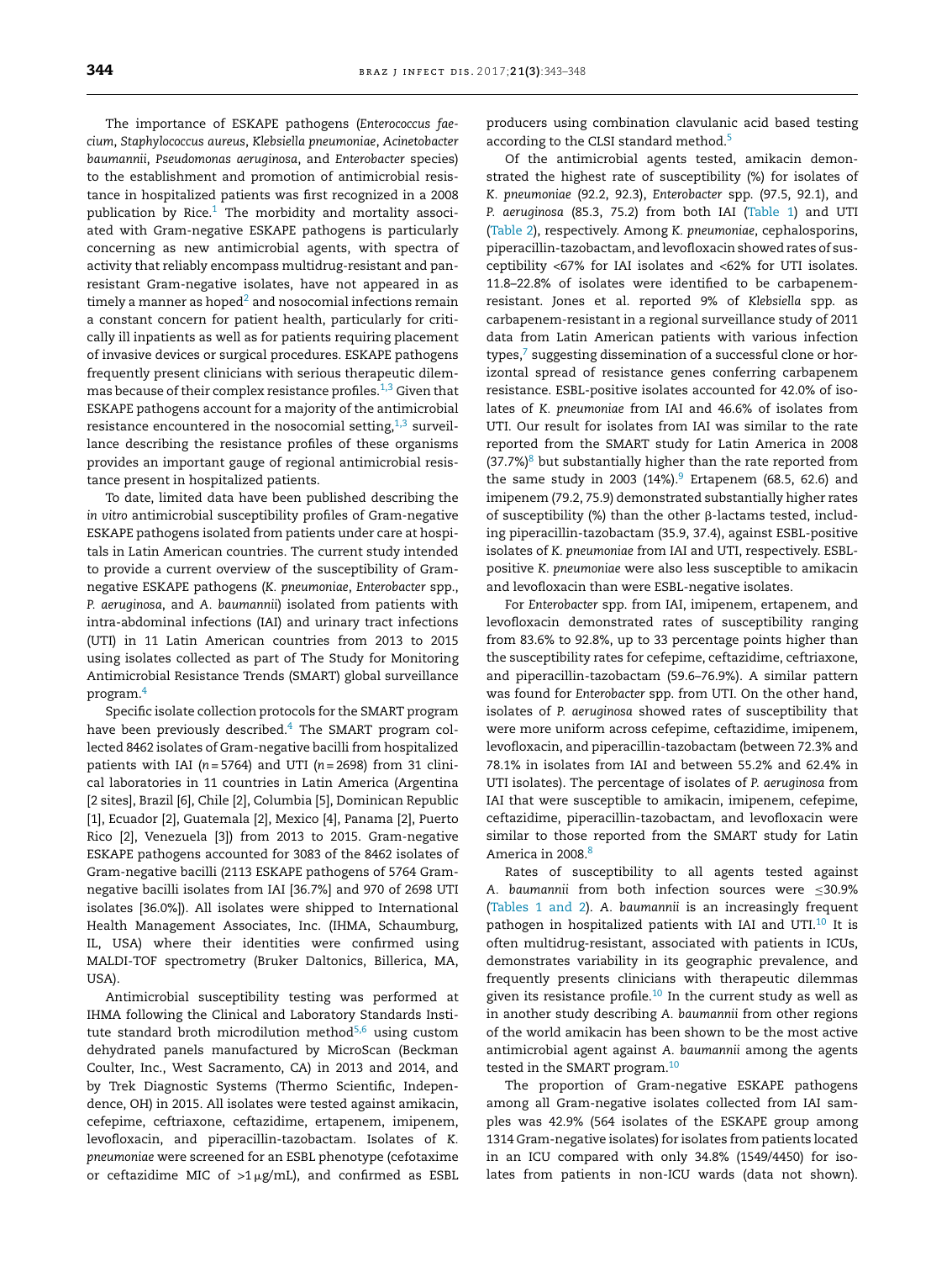| intra-abdominal infections. |                         |                        |                    |               |                |             |
|-----------------------------|-------------------------|------------------------|--------------------|---------------|----------------|-------------|
| Organism (n)                | Antimicrobial agent     | MIC range $(\mu g/mL)$ | $MIC90 (\mu g/mL)$ | % Susceptible | % Intermediate | % Resistant |
| K. pneumoniae (974)         | Amikacin                | $\leq$ 4 to >32        | 16                 | 92.2          | 4.1            | 3.7         |
|                             | Cefepime                | ≤0.5 to >32            | $>32$              | 55.8          | 5.3            | 38.9        |
|                             | Ceftazidime             | $< 0.5$ to $> 32$      | $>32$              | 57.4          | 3.6            | 39.0        |
|                             | Ceftriaxone             | $\leq$ 1 to >32        | $>32$              | 54.2          | 0.3            | 45.5        |
|                             | Ertapenem               | $≤0.03$ to >4          | >4                 | 81.8          | 1.3            | 16.8        |
|                             | Imipenem                | $< 0.06$ to $> 8$      | $\overline{4}$     | 86.4          | 1.9            | 11.8        |
|                             | Levofloxacin            | $\leq$ 0.5 to >4       | >4                 | 66.9          | 2.5            | 30.6        |
|                             | Piperacillin-Tazobactam | $\leq$ 2 to $>$ 64     | $>64$              | 65.0          | 9.3            | 25.7        |
| K. pneumoniae,              | Amikacin                | $\leq$ 4 to >32        | 32                 | 87.0          | 7.1            | 5.9         |
| ESBL-positive (409)         | Cefepime                | $< 0.5$ to $> 32$      | $>32$              | 6.1           | 11.7           | 82.2        |
|                             | Ceftazidime             | $< 0.5$ to $> 32$      | $>32$              | 11.0          | 8.1            | 80.9        |
|                             | Ceftriaxone             | $<$ 1 to $>$ 32        | $>32$              | 3.4           | 0.0            | 96.6        |
|                             | Ertapenem               | $< 0.03$ to $> 4$      | >4                 | 68.5          | 2.5            | 29.1        |
|                             | Imipenem                | ≤0.06 to >8            | >8                 | 79.2          | 2.9            | 17.9        |
|                             | Levofloxacin            | $\leq$ 0.5 to >4       | >4                 | 41.8          | 4.2            | 54.0        |
|                             | Piperacillin-Tazobactam | $\leq$ 2 to $>$ 64     | $>64$              | 35.9          | 17.6           | 46.5        |
| K. pneumoniae,              | Amikacin                | $<$ 4 to $>$ 32        | $<$ 4              | 95.9          | 2.0            | 2.1         |
| ESBL-negative               | Cefepime                | $< 0.5$ to $> 32$      | $\mathbf{1}$       | 91.7          | 0.7            | 7.6         |
| (565)                       | Ceftazidime             | $< 0.5$ to $> 32$      | $\mathbf{1}$       | 91.0          | 0.4            | 8.7         |
|                             | Ceftriaxone             | $<$ 1 to $>$ 32        | $<$ 1              | 91.0          | 0.5            | 8.5         |
|                             | Ertapenem               | $< 0.03$ to $> 4$      | 0.06               | 91.5          | 0.5            | 8.0         |
|                             | Imipenem                | $< 0.06$ to $> 8$      | 0.5                | 91.5          | 1.1            | 7.4         |
|                             | Levofloxacin            | $< 0.5$ to $> 4$       | >4                 | 85.1          | 1.2            | 13.6        |
|                             | Piperacillin-Tazobactam | $\leq$ 2 to $>$ 64     | $>64$              | 86.0          | 3.4            | 10.6        |
| Enterobacter spp.           | Amikacin                | $\leq$ 4 to >32        | $<4$               | 97.5          | 1.6            | 0.9         |
| (433)                       | Cefepime                | $< 0.5$ to $> 32$      | $>32$              | 74.8          | 8.8            | 16.4        |
|                             | Ceftazidime             | $\leq$ 0.5 to >32      | $>32$              | 65.1          | 3.2            | 31.6        |
|                             | Ceftriaxone             | $\leq$ 1 to >32        | $>32$              | 59.6          | 2.1            | 38.3        |
|                             | Ertapenem               | $≤0.03$ to >4          | $\mathbf{1}$       | 83.6          | 6.7            | 9.7         |
|                             | Imipenem                | $0.12$ to $>8$         | $\mathbf{1}$       | 92.8          | 3.9            | 3.2         |
|                             | Levofloxacin            | $< 0.5$ to $> 4$       | >4                 | 87.1          | 2.8            | 10.2        |
|                             | Piperacillin-Tazobactam | $\leq$ 2 to $>$ 64     | $>64$              | 76.9          | 9.7            | 13.4        |
| P. aeruginosa (570)         | Amikacin                | $\leq$ 4 to >32        | $>32$              | 85.3          | 1.2            | 13.5        |
|                             | Cefepime                | $< 0.5$ to $> 32$      | 32                 | 77.4          | 9.1            | 13.5        |
|                             | Ceftazidime             | $< 0.5$ to $> 32$      | 32                 | 78.1          | 4.7            | 17.2        |
|                             | Imipenem                | $< 0.06$ to $> 8$      | >8                 | 72.3          | 2.8            | 24.9        |
|                             | Levofloxacin            | $< 0.5$ to $> 4$       | >4                 | 75.3          | 2.8            | 21.9        |
|                             | Piperacillin-Tazobactam | $\leq$ 2 to $>$ 64     | >64                | 77.7          | 11.2           | 11.1        |
| A. baumannii (136)          | Amikacin                | $\leq$ 4 to >32        | $>32$              | 30.9          | 16.2           | 52.9        |
|                             | Cefepime                | $≤0.5$ to >32          | $>32$              | 19.1          | 6.6            | 74.3        |
|                             | Ceftazidime             | $≤0.5$ to >32          | $>32$              | 21.3          | 2.9            | 75.7        |
|                             | Ceftriaxone             | $\leq$ 1 to >32        | $>32$              | 11.0          | 11.0           | 77.9        |
|                             | Imipenem                | $0.12$ to $>8$         | >8                 | 20.6          | 2.2            | 77.2        |
|                             | Levofloxacin            | $\leq$ 0.5 to >4       | >4                 | 15.4          | 7.4            | 77.2        |
|                             | Piperacillin-Tazobactam | $<$ 2 to $>$ 64        | $>64$              | 16.9          | 3.7            | 79.4        |

<span id="page-2-0"></span>

| Table 1 – In vitro activity of antimicrobial agents against Gram-negative ESKAPE pathogens isolated from patients with |  |  |
|------------------------------------------------------------------------------------------------------------------------|--|--|
| intra-abdominal infections.                                                                                            |  |  |

The difference observed in the proportion of Gram-negative ESKAPE pathogens among all Gram-negative isolates was even greater for isolates from UTI where 47.8% (274/573) of isolates from ICUs were Gram-negative ESKAPE pathogens versus 32.8% (696/2125) of isolates from non-ICU locations (data not shown). These results are consistent with the finding of another study that the majority of pathogens isolated from ICUs in some Latin American countries are from the ESKAPE group.[11](#page-5-0)

An analysis comparing rates of antimicrobial susceptibility for isolates of Gram-negative ESKAPE pathogens grouped into those isolated from patients in ICUs and those isolated from hospitalized patients outside of ICUs (non-ICU) was also performed ([Table](#page-4-0) 3). ESBL-positive rates of *K. pneumoniae* were higher in isolates from ICU patients for both IAI (44.7%) and UTI (52.9%) than for isolates from patients in non-ICU settings with IAI (41.0%) and UTI (44.4%). In general, rates of susceptibility to the antimicrobial agents tested were lower for isolates from the ICU than for those isolated from hospitalized patients outside of the ICU, with a few exceptions such as, for example, levofloxacin against *Enterobacter* spp. from both IAI and UTI and all antimicrobial agents against *P. aeruginosa* from UTI. Higher resistance and ESBL-positive rates in ICUs than non-ICU wards are consistent with findings in other studies and some other global regions (for example in Europe), $12-14$  but not necessarily in all regions (for example,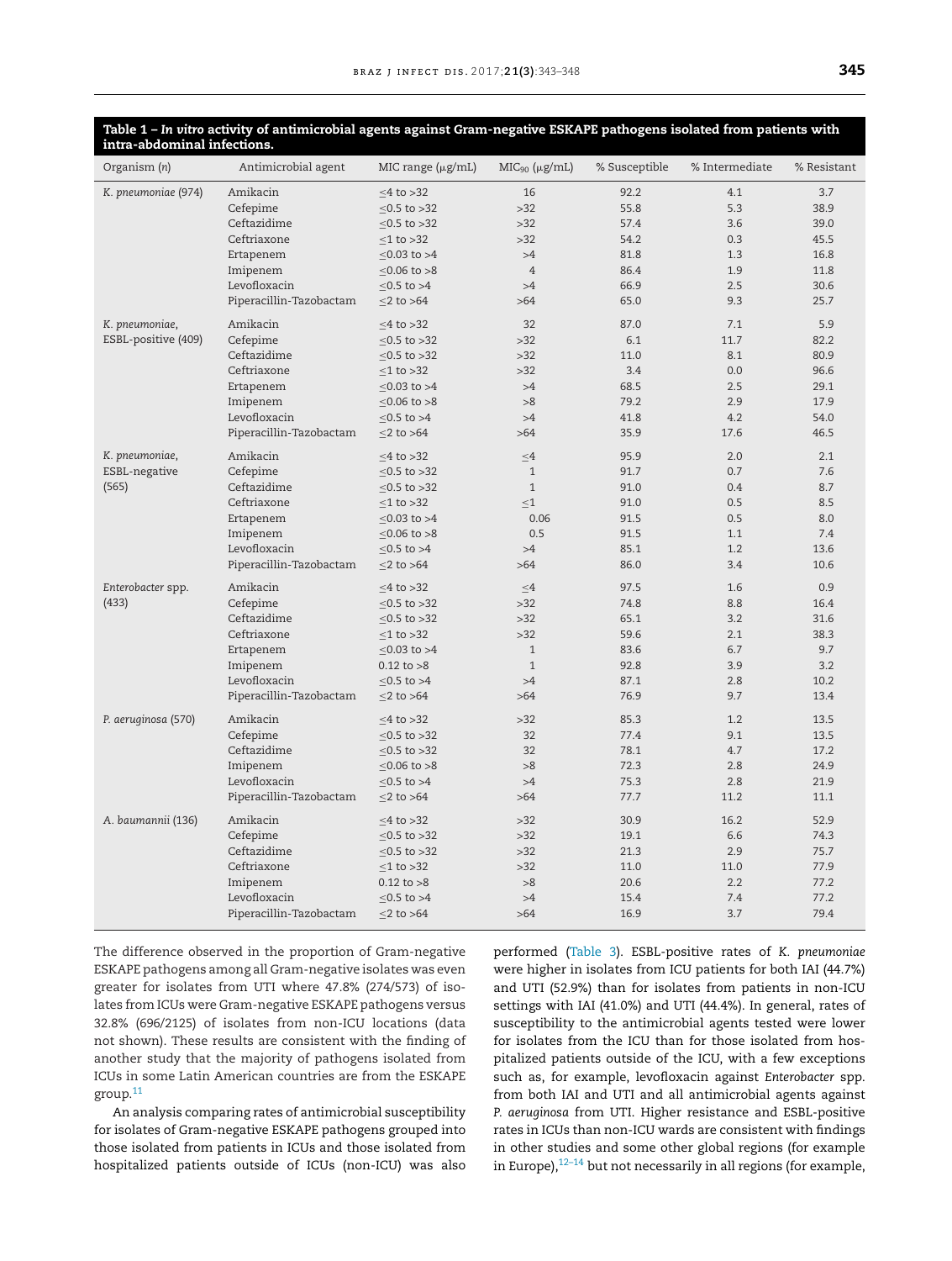| urinary tract infections. |                         |                        |                       |               |                |             |  |
|---------------------------|-------------------------|------------------------|-----------------------|---------------|----------------|-------------|--|
| Organism (n)              | Antimicrobial agent     | MIC range $(\mu g/mL)$ | $MIC90$ ( $\mu$ g/mL) | % Susceptible | % Intermediate | % Resistant |  |
| K. pneumoniae (597)       | Amikacin                | $\leq$ 4 to >32        | 16                    | 92.3          | 3.7            | 4.0         |  |
|                           | Cefepime                | $\leq$ 0.5 to >32      | $>32$                 | 49.6          | 4.2            | 46.2        |  |
|                           | Ceftazidime             | $\leq$ 0.5 to >32      | $>32$                 | 51.1          | 5.5            | 43.4        |  |
|                           | Ceftriaxone             | $\leq$ 1 to >32        | >32                   | 46.1          | 0.2            | 53.8        |  |
|                           | Ertapenem               | $< 0.03$ to $> 4$      | >4                    | 75.5          | 1.7            | 22.8        |  |
|                           | Imipenem                | $< 0.06$ to $> 8$      | >8                    | 81.4          | 2.4            | 16.3        |  |
|                           | Levofloxacin            | $< 0.5$ to $> 4$       | >4                    | 57.3          | 2.5            | 40.2        |  |
|                           | Piperacillin-Tazobactam | $\leq$ 2 to >64        | $>64$                 | 61.5          | 9.6            | 29.0        |  |
| K. pneumoniae,            | Amikacin                | $\leq$ 4 to >32        | 32                    | 87.1          | 6.1            | 6.8         |  |
| ESBL-positive (278)       | Cefepime                | $\leq$ 0.5 to >32      | $>32$                 | 7.2           | 7.6            | 85.3        |  |
|                           | Ceftazidime             | $\leq$ 0.5 to >32      | >32                   | 11.2          | 10.1           | 78.8        |  |
|                           | Ceftriaxone             | $\leq$ 1 to >32        | $>32$                 | 1.8           | 0.4            | 97.8        |  |
|                           | Ertapenem               | $\leq$ 0.03 to >4      | >4                    | 62.6          | 3.6            | 33.8        |  |
|                           | Imipenem                | $< 0.06$ to $> 8$      | >8                    | 75.9          | 4.3            | 19.8        |  |
|                           | Levofloxacin            | $< 0.5$ to $> 4$       | >4                    | 34.5          | 4.0            | 61.5        |  |
|                           | Piperacillin-Tazobactam | $\leq$ 2 to >64        | >64                   | 37.4          | 17.3           | 45.3        |  |
| K. pneumoniae,            | Amikacin                | $\leq$ 4 to >32        | $<$ 4                 | 96.9          | 1.6            | 1.6         |  |
| ESBL-negative             | Cefepime                | $\leq$ 0.5 to >32      | $>32$                 | 86.5          | 1.3            | 12.2        |  |
| (319)                     | Ceftazidime             | $\leq$ 0.5 to >32      | $>32$                 | 85.9          | 1.6            | 12.5        |  |
|                           | Ceftriaxone             | $\leq$ 1 to >32        | $>32$                 | 84.6          | 0.0            | 15.4        |  |
|                           | Ertapenem               | $\leq$ 0.03 to >4      | >4                    | 86.8          | 0.0            | 13.2        |  |
|                           | Imipenem                | ≤0.06 to >8            | >8                    | 86.2          | 0.6            | 13.2        |  |
|                           | Levofloxacin            | $\leq$ 0.5 to >4       | >4                    | 77.1          | 1.3            | 21.6        |  |
|                           | Piperacillin-Tazobactam | $\leq$ 2 to >64        | $>64$                 | 82.5          | 2.8            | 14.7        |  |
| Enterobacter spp.         | Amikacin                | $\leq$ 4 to >32        | 16                    | 92.1          | 3.0            | 4.9         |  |
| (165)                     | Cefepime                | $\leq$ 0.5 to >32      | $>32$                 | 68.5          | 3.6            | 27.9        |  |
|                           | Ceftazidime             | $<$ 0.5 to $>$ 32      | $>32$                 | 60.0          | 4.2            | 35.8        |  |
|                           | Ceftriaxone             | $\leq$ 1 to >32        | $>32$                 | 54.6          | 4.9            | 40.6        |  |
|                           | Ertapenem               | $\leq$ 0.03 to >4      | $\overline{4}$        | 79.4          | 3.0            | 17.6        |  |
|                           | Imipenem                | $0.12$ to $>8$         | $\overline{2}$        | 86.1          | 6.7            | 7.3         |  |
|                           | Levofloxacin            | $\leq$ 0.5 to >4       | >4                    | 76.4          | 1.2            | 22.4        |  |
|                           | Piperacillin-Tazobactam | $\leq$ 2 to >64        | >64                   | 72.1          | 8.5            | 19.4        |  |
| P. aeruginosa (165)       | Amikacin                | $\leq$ 4 to >32        | $>32$                 | 75.2          | 1.2            | 23.6        |  |
|                           | Cefepime                | $\leq$ 0.5 to >32      | $>32$                 | 61.2          | 7.3            | 31.5        |  |
|                           | Ceftazidime             | $\leq$ 0.5 to >32      | $>32$                 | 62.4          | 7.3            | 30.3        |  |
|                           | Imipenem                | $0.12$ to $>8$         | >8                    | 60.0          | 3.6            | 36.4        |  |
|                           | Levofloxacin            | $< 0.5$ to $> 4$       | >4                    | 55.2          | 6.1            | 38.8        |  |
|                           | Piperacillin-Tazobactam | $\leq$ 2 to >64        | $>64$                 | 60.0          | 15.8           | 24.2        |  |
| A. baumannii (43)         | Amikacin                | $<4$ to $>32$          | $>32$                 | 16.3          | 25.6           | 58.1        |  |
|                           | Cefepime                | $\leq$ 1 to >32        | $>32$                 | 11.6          | 9.3            | 79.1        |  |
|                           | Ceftazidime             | 2 to $>32$             | $>32$                 | 18.6          | 0.0            | 81.4        |  |
|                           | Ceftriaxone             | $8$ to $>32$           | $>32$                 | 11.6          | 7.0            | 81.4        |  |
|                           | Imipenem                | $0.12$ to $>8$         | >8                    | 18.6          | 0.0            | 81.4        |  |
|                           | Levofloxacin            | $\leq$ 0.5 to >4       | >4                    | 11.6          | 7.0            | 81.4        |  |
|                           | Piperacillin-Tazobactam | $\leq$ 2 to $>$ 64     | $>64$                 | 18.6          | 2.3            | 79.1        |  |

# <span id="page-3-0"></span>Table 2 - In vitro activity of antimicrobial agents against Gram-negative ESKAPE pathogens isolated from patients with

ICU/non-ICU differences were not found to be as marked in a recent study of SMART isolates from Asia/Pacific).<sup>15</sup>

An analysis of antimicrobial resistance by country was difficult because of low number of participating sites and small sample sizes of collected isolates per country. We were able to at least examine the ESBL-positive rate of *K. pneumoniae* when both infection sources were combined for countries with two or more sites and at least 100 isolates. Rates ranged from 31.2% for isolates collected from sites in Colombia (48/154), 34.7% in Venezuela (61/176), 36.1% in Panama (43/119), 38.4% in Mexico (101/263), and 44.6% in Argentina (70/157) to 50.5% in Brazil (142/281), and 69.3% in Chile (104/150). Jones et al. found a similarly substantial variation across countries in ESBL-positive rates among *Klebsiella* spp. in the Latin America surveillance study from 2011. $^7$  $^7$  When comparing the countries that participated in both the 2011 study and the current study and again examining only countries with at least two sites and 100 isolates, Venezuela (40% ESBL-positive *Klebsiella* spp. in 2011) was among the countries with the lowest rates in both studies, while Chile (59% in 2011) demonstrated the highest rate in both studies.<sup>[7](#page-5-0)</sup>

The SMART global surveillance program has monitored the *in vitro* antimicrobial susceptibility profiles of clinical isolates of Gram-negative bacilli collected worldwide from patients with IAI since 2002 and from patients with UTI since late 2009 against a uniform list of parenteral antimicrobial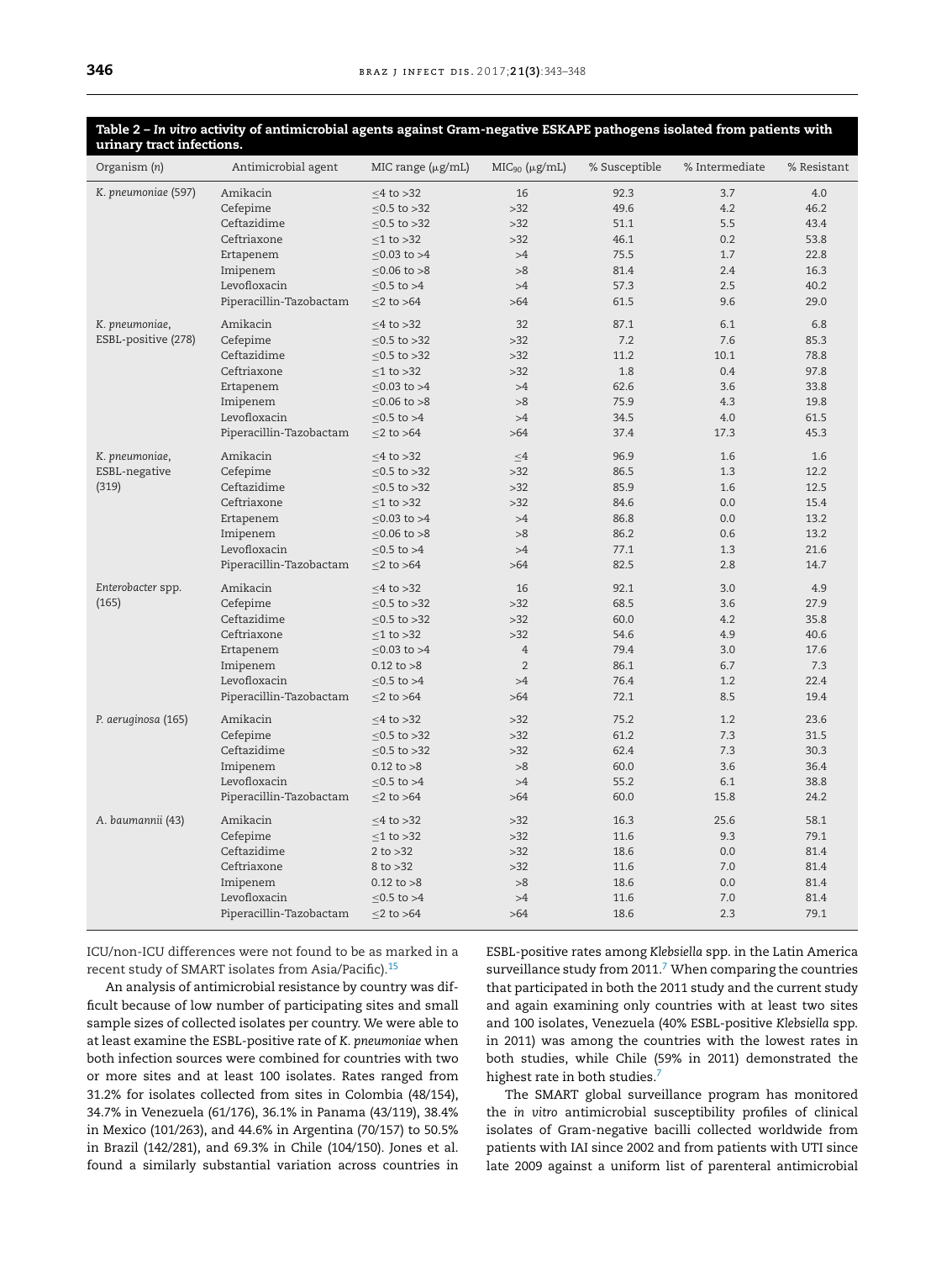#### <span id="page-4-0"></span>Table 3 - In vitro activity of antimicrobial agents against Gram-negative ESKAPE pathogens isolated from patients in ICUs **and non-ICU wards.**

| Source/organism/patient location (n)                                     | % Susceptible |              |              |                        |                        |              |              |              |
|--------------------------------------------------------------------------|---------------|--------------|--------------|------------------------|------------------------|--------------|--------------|--------------|
|                                                                          | <b>AMK</b>    | FEP          | CAZ          | CRO                    | ETP                    | IPM          | <b>LVX</b>   | <b>TZP</b>   |
| Intra-abdominal infections<br>K. pneumonia<br>ICU (262)<br>Non-ICU (712) | 90.1<br>93.0  | 49.6<br>58.0 | 53.1<br>59.0 | 50.0<br>55.8           | 76.7<br>83.7           | 80.5<br>88.5 | 65.3<br>67.6 | 56.9<br>68.0 |
| K. pneumoniae, ESBL-positive<br>ICU (117)<br>Non-ICU (292)               | 84.6<br>88.0  | 4.3<br>6.9   | 12.0<br>10.6 | 4.3<br>3.1             | 63.3<br>70.6           | 71.8<br>82.2 | 43.6<br>41.1 | 29.9<br>38.4 |
| K. pneumoniae, ESBL-negative<br>ICU (145)<br>Non-ICU (420)               | 94.5<br>96.4  | 86.2<br>93.6 | 86.2<br>92.6 | 86.9<br>92.4           | 87.6<br>92.9           | 87.6<br>92.9 | 82.8<br>86.0 | 78.6<br>88.6 |
| Enterobacter spp.<br>ICU (112)<br>Non-ICU (321)                          | 96.4<br>97.8  | 69.6<br>76.6 | 53.6<br>69.2 | 48.2<br>63.6           | 72.3<br>87.5           | 92.0<br>93.2 | 87.5<br>86.9 | 67.0<br>80.4 |
| P. aeruginosa<br>ICU (142)<br>Non-ICU (428)                              | 81.0<br>86.7  | 71.1<br>79.4 | 73.9<br>79.4 | <b>NA</b><br><b>NA</b> | <b>NA</b><br><b>NA</b> | 62.7<br>75.5 | 72.5<br>76.2 | 69.7<br>80.4 |
| A. baumannii<br>ICU (48)<br>Non-ICU (88)                                 | 33.3<br>29.6  | 14.6<br>21.6 | 16.7<br>23.9 | 6.3<br>13.6            | NA<br>NA               | 14.6<br>23.9 | 8.3<br>19.3  | 10.4<br>20.5 |
| Urinary tract infections<br>K. pneumonia<br>ICU (153)<br>Non-ICU (444)   | 91.5<br>92.6  | 41.2<br>52.5 | 43.1<br>53.8 | 38.6<br>48.7           | 70.6<br>77.3           | 76.5<br>83.1 | 52.9<br>58.8 | 53.6<br>64.2 |
| K. pneumoniae, ESBL-positive<br>ICU (81)<br>Non-ICU (197)                | 87.7<br>86.8  | 4.9<br>8.1   | 8.6<br>12.2  | 1.2<br>2.0             | 60.5<br>63.5           | 72.8<br>77.2 | 33.3<br>35.0 | 34.6<br>38.6 |
| K. pneumoniae, ESBL-negative<br>ICU (72)<br>Non-ICU (247)                | 95.8<br>97.2  | 81.9<br>87.9 | 81.9<br>87.0 | 80.6<br>85.8           | 81.9<br>88.3           | 80.6<br>87.9 | 75.0<br>77.7 | 75.0<br>84.6 |
| Enterobacter spp.<br>ICU (49)<br>Non-ICU (116)                           | 95.9<br>90.5  | 65.3<br>69.8 | 53.1<br>62.9 | 49.0<br>56.9           | 75.5<br>81.0           | 89.8<br>84.5 | 81.6<br>74.1 | 65.3<br>75.0 |
| P. aeruginosa<br>ICU (54)<br>Non-ICU (111)                               | 79.6<br>73.0  | 70.4<br>56.8 | 64.8<br>61.3 | NA<br>NA               | NA<br>NA               | 66.7<br>56.8 | 66.7<br>49.6 | 70.4<br>55.0 |
| A. baumannii<br>ICU (18)<br>Non-ICU (25)                                 | 22.2<br>12.0  | 5.6<br>16.0  | 16.7<br>20.0 | 5.6<br>16.0            | <b>NA</b><br>NA        | 16.7<br>20.0 | 5.6<br>16.0  | 16.7<br>20.0 |

AMK, amikacin; FEP, cefepime; CAZ, ceftazidime; CRO, ceftriaxone; ETP, ertapenem; IPM, imipenem; LVX, levofloxacin; TZP, piperacillintazobactam; NA, not applicable (CLSI breakpoints are not available for ceftriaxone and ertapenem tested against *P. aeruginosa* and for ertapenem tested against *A. baumannii*).

agents[.4](#page-5-0) The antimicrobial agents tested in the SMART global surveillance program are those recommended by the Surgical Infection Society and the Infectious Diseases Society of America in their guidelines for the diagnosis and management of complicated  $IAI<sup>16</sup>$  and may also potentially be prescribed for hospitalized patients with UTI attributable to Gram-negative ESKAPE pathogens.

Previously published summaries of surveillance studies have noted that Latin American countries, in general, tend to demonstrate higher rates of antimicrobial resistance for many key bacterial pathogens, including ESKAPE pathogens, compared with European countries and the United States.<sup>[17](#page-5-0)</sup> The current study also found that Gram-negative ESKAPE pathogens isolated from Latin America demonstrated compromised *in vitro* susceptibility to commonly prescribed broad-spectrum, parenteral antimicrobial agents. The publication of such surveillance study data describing regional antimicrobial susceptibility/resistance rates in clinical isolates of Gram-negative ESKAPE pathogens is essential to stimulate antimicrobial stewardship efforts as well as to identify emerging resistance trends and geographic diversity over time.